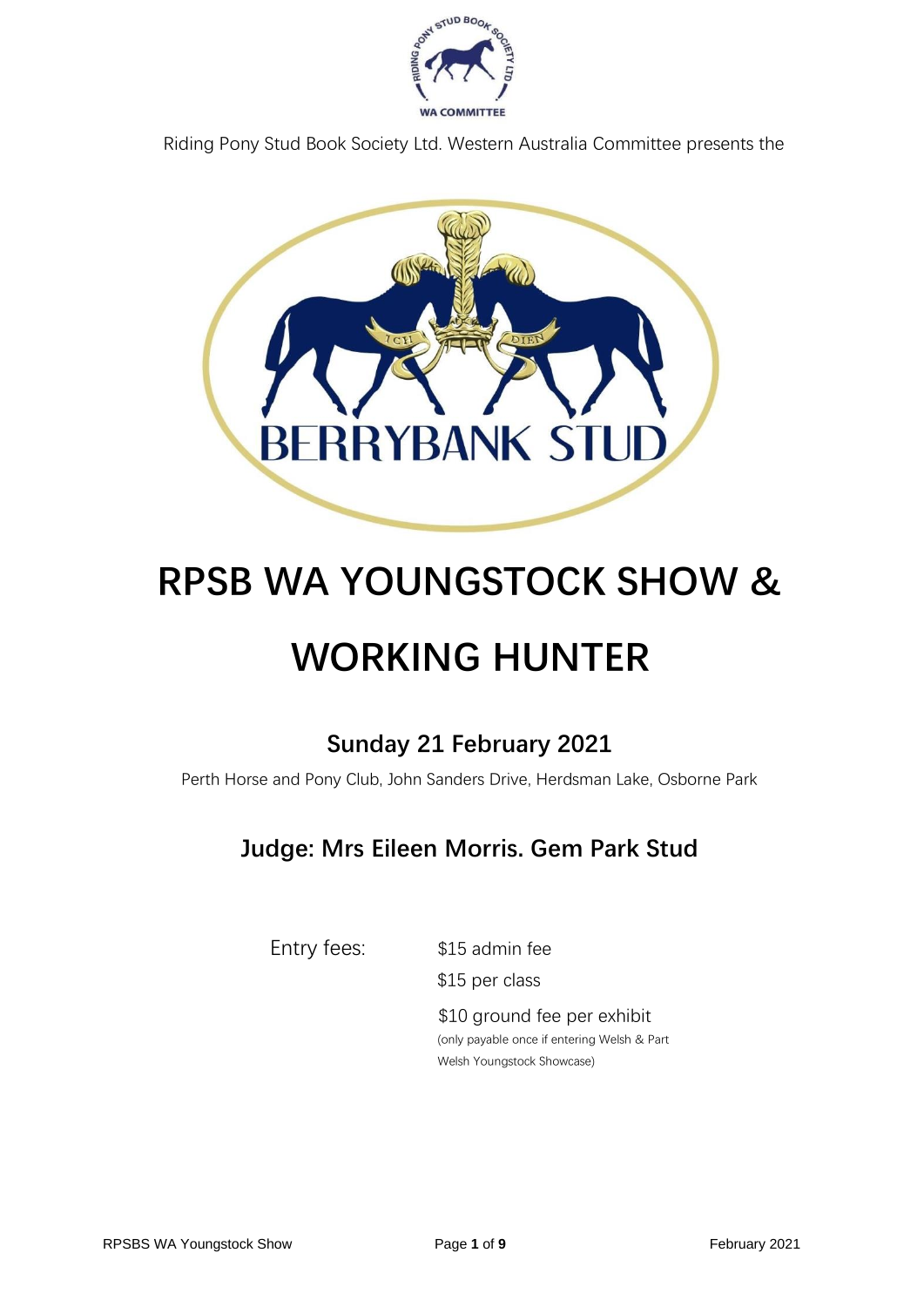#### **CLOSE FEBRUARY 14 2021 @ 9PM**

Enquiries to: ridingponyshowwa@gmail.com entitled and the peter

Thomas – 0459 715 071

**This event will be run pursuant to current COVID-19 restrictions and guidelines. It is therefore a requirement that only pre entries will be accepted.**

**All rings will commence at 8.00am sharp with led classes.**

**Ridden classes will commence after the lunch break, followed by the Working Hunter.**

### **RIDING PONY STUD BOOK SOCIETY CLASSES SHOWING RULES & REGULATIONS & CONDITIONS OF ENTRY** (Reviewed September 2020)

Where there is a conflict, these Rules will supersede those in the 2020 Judges Handbook For the purpose of this document, the term Pony shall be taken to include Overheights where applicable

#### **General**

- 1. All RPSBS registered ponies or horses must be shown in accordance with the Rules and Regulations of Riding Pony Stud Book Society Ltd.
- 2. These Showing Rules and Regulations can only be enforced in classes run under RPSBS Ltd Rules and Regulations
- 3. Exhibitors will abide by the Showing Rules & Regulations of the RPSBS Ltd and those set out in this document. If there is any inconsistency in the showing rules then the RPSBS Showing Rules apply.
- 4. For the purpose of these rules ''exhibitor, persons or family'' shall include the following: husband, wife, partner, parent, step-parent, child, in-laws of the same relation stated above, grandparent, brother, sister, business partners, employers and employees.
- 5. It is the exhibitors' responsibility to ensure eligibility for a class, and if ineligible, the exhibitor must withdraw. These rules apply to all classes restricted to RPSBS registered exhibits.
- 6. No exhibitor may show a RPSBS Ltd registered exhibit bred by or leased from the judge or his immediate family in RPSBS Ltd events.
- 7. A Show Season is State specific; please refer to your State Secretary or website.
- 8. Entries will be received by the Show Secretary and are subject to the Rules and Regulations of the RPSBS Ltd. [www.rpsbs.com.au](http://www.rpsbs.com.au/)
- 9. All exhibitors will be bound by and must observe the decisions of the ground jury.
- 10. The Show Ground Jury reserves the right to adjudicate upon entry or upon any dispute or doubt and to make any determination upon any matter and this decision shall be final and not subject to appeal of any kind. Disputes/protests must be lodged in writing to the Show Secretary within 30 minutes of the completion of the class, together with deposit of \$55.00 (GST inc) refundable if the protest is upheld.
- 11. The Society shall have the power without assigning any reason to:
	- Reject or cancel any entry at any time
	- Cancel any event or class
	- Remove any exhibit from the show grounds
	- Transfer an exhibit or exhibitor from any class to another class
	- Add to or alter the program as necessary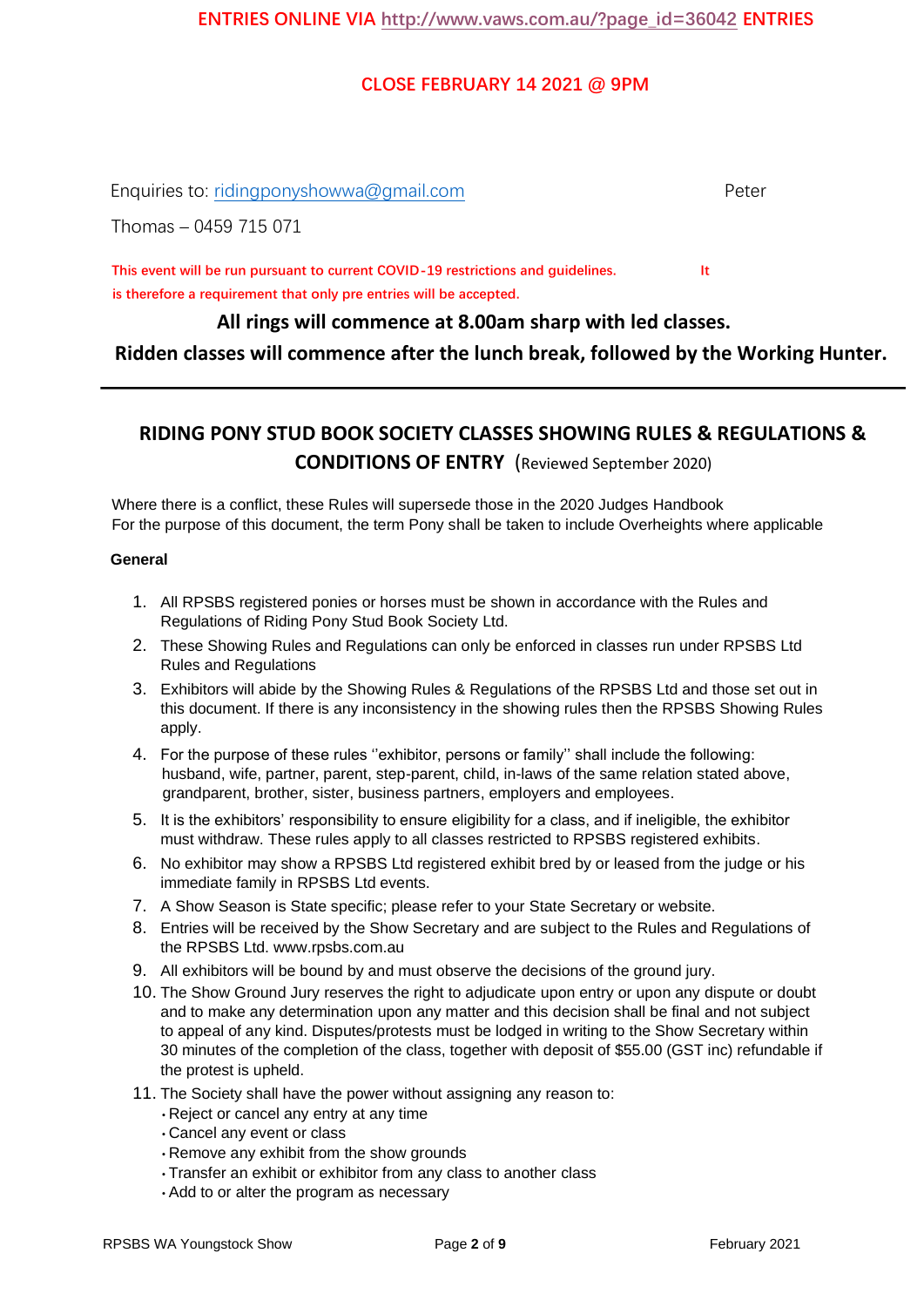• Combine classes if there are insufficient entries

- 12. If an event is cancelled refund of entries may be considered.
- 13. The Society will not be responsible for the loss of, or for any damage or injury occasioned to any exhibit, or the property of any exhibitor from any cause whatsoever.
- 14. The Exhibitor enters entirely at his/her own risk. Insurance rules apply.
- 15. In case any exhibit whilst on the Society's showground causes or is the cause of injury or damage to any other exhibit or exhibitor, to the person or property of any member of the Society or general public, the owner of such exhibit shall indemnify and keep indemnified the Society, its officers, officials and members, from and against all damages, costs, claims, expenses or liabilities incurred in connection with such exhibitors. The exhibitor will be liable to the Society and its employees, officers and officials for any damage or loss occasioned to any of them by the exhibitor or his agent.
- 16. All animals are to be exhibited in accordance with the description as noted on their registration record with RPSBS Ltd including but not limited to colour, markings, brands and gender.
- 17. In any one State Show Season a Riding Pony 4 years and over (not exceeding 14.2hh) may only be exhibited as either a Show Pony or Show Hunter Pony in RPSBS events.
- 18. In any one State Show Season an Overheight Riding Pony 4 years and over (exceeding 14.2hh) may only be exhibited as either a RPSBS Show Hack or RPSBS Show Hunter Hack in RPSBS events. Overheight Youngstock may change once per show season.
- 19. Youngstock 3 years & under may change once only per 'State Show Season' from Show Pony to Show Hunter or Show Hunter to Show Pony.
- 20. Show Ponies and Show Hunter Ponies can only compete against each other in Supreme, Newcomer, Lead Rein, First Ridden Class or Children's Ridden Classes.
- 21. Overheight Riding Ponies are not eligible to compete in Show Pony/Show Hunter Pony Champion and Supreme Champion Classes.
- 22. Stallions and Colts 1 year and over as of 1st August must be bitted when shown with the lead attached to the bit. Handlers and riders of stallions or colts must be 18 years of age or over. Foals/Weanlings must only be shown in a halter or head collar. No Foal/Weanling under the age of twelve months as of the 1st August can be shown in a bit.
- 23. Registration Requirements: Pending memberships, registrations and transfers do not constitute eligibility for an exhibit to be shown in RPSBS classes with the exception of those referred to in Rule 45.
- 24. Random swabbing may take place.
- 25. After a fall from their mount a rider is disqualified from that class and must not remount their pony in the ring.
- 26. RPSBS Ltd Heat Policy applies; check details on website.
- 27. There is to be no change of handler/rider once a class has commenced without the permission of the judge.
- 28. The Judge's decision is considered final. A Judge's decision represents an individual preference and is not subject to protest unless there is a rule violation.
- 29. No person shall in any way consult or influence or attempt to influence the Judge or endeavour to Influence the Judge's freedom of choice or judgment.
- 30. The Society may alter the Judge for any particular event or class at any time it deems fit.
- 31. No person may show under a Judge who boards, rides, trains or agists any pony/horse, under the said person's ownership, shared ownership or lease, within a period of 6 months prior to the show. Conversely no Judge may adjudicate said person for the same reasons within a 6-month period. A person or Judge shall not necessarily receive remuneration or reward for these services (Stud fees excluded).
- 32. No persons are permitted to approach a Judge during his/her appointment at a show. While there should be no fraternization during the Show, the Judge should ensure that a Ring Steward or Show Official is present if a conversation is unavoidable.
- 33. A Judge must not be an exhibitor in any Section in which they are officiating.
- 34. Approved ASSA helmets must be worn at all times whilst riding. Any injury sustained by a person riding and not wearing an approved ASSA helmet will not be covered by any liability claim or by insurance.

**Membership and Registration Requirements:**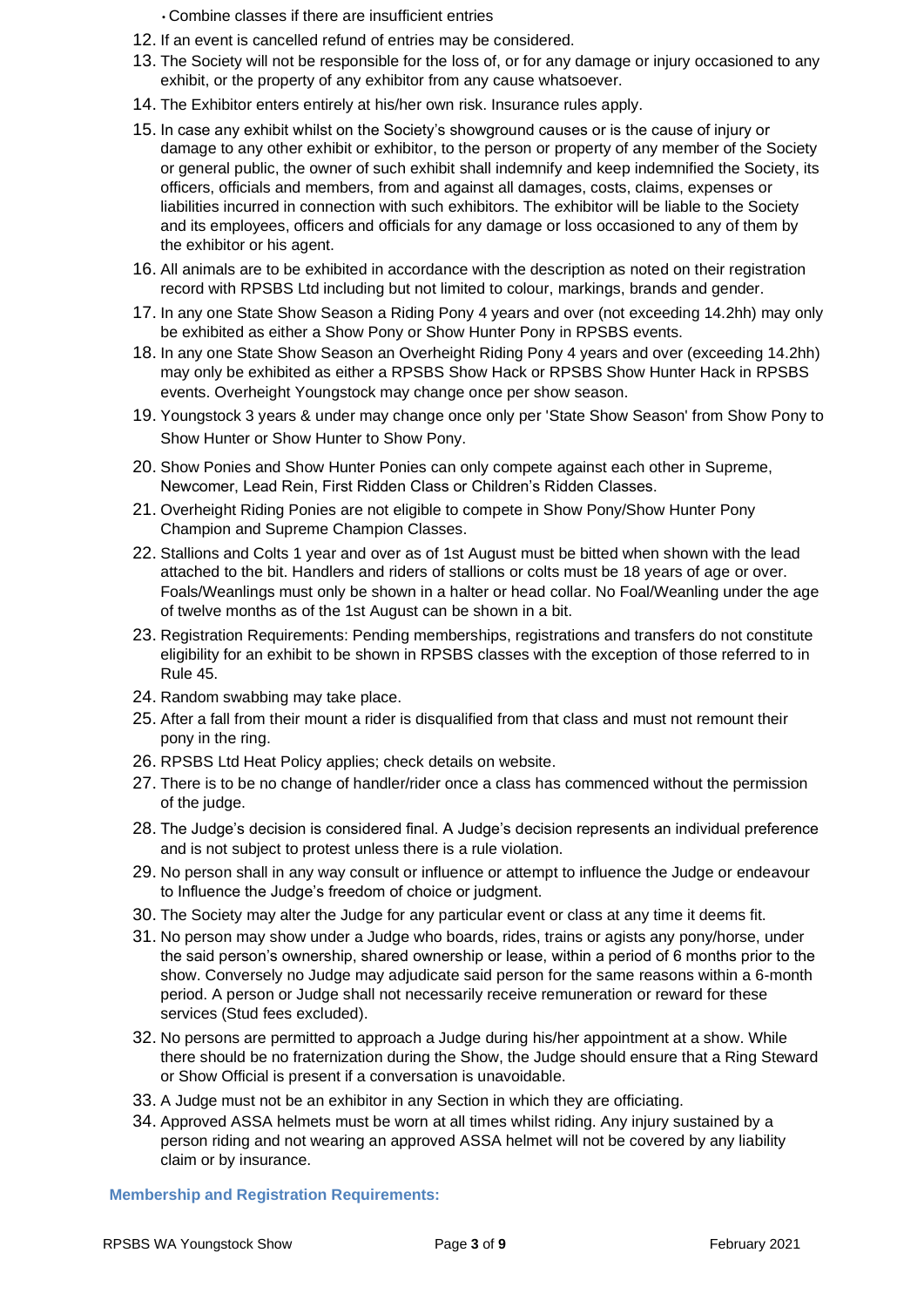- 35. All owners/exhibitors/handlers/riders must be current financial members of the Riding Pony Stud Book Society Ltd.
- 36. All exhibits must be shown in the name of the registered owner/lessee (bona fide owner). This means that an exhibit must be in the name of the last recorded owner/lessee exactly as it appears in the records of the RPSBS Ltd. When entered in multiple names one of the listed exhibitors for each pony entered in Riding Pony classes must be a current financial member of RPSBS Ltd and must be the owner/lessee of the pony entered. The named exhibitor may be a family member of the registered owner.
- 37. No RPSBS Ltd award will be awarded to any pony unless shown under the registered Riding Pony name and in the name of the owner/lessee as recorded with the Society and such owner/lessee must be a financial member of the Society.
- 38. Where a pony is owned or leased by two or more people then all are required to remain financial members of the RPSBS Ltd. The Derived membership shall be deemed unfinancial should any one of the parties involved be unfinancial.
- 39. Proof of RPSBS Ltd registration of exhibits and RPSBS Ltd membership must be available at the show.
- 40. A pony's age is taken from August 1<sup>st</sup> annually.
- 41. Ponies under the age of 3 years cannot be exhibited in ridden classes.
- 42. Ponies four years and over must be adult registered.
- 43. Youngstock ponies are 3 years and under.
- 44. All ponies under four years must either be adult registered or foal recorded with the exception of foals as noted below.
- 45. Foals/Weanlings -eligibility to show.

Foals which are not weaned and are shown on their dams may be shown prior to registration being finalised providing they are eligible for registration with RPSBS Ltd.

Foals which are weaned must be registered RPSBS Ltd with the exception of those conceived by

AI or ET which, if not yet registered, must have the registration application and hair sample for DNA received by the RPSBS Ltd with full payment. Only colt foals which are eligible on breeding for registration as Section A may be shown in classes restricted to colts.

Foals/Weanlings must only be shown in a halter or head collar. No Foal/Weanling under the age of twelve months as of the 1st August can be shown in a bit.

- 46. Stallions and Colts two years and over must be entire, with two visible descended testicles, except where a stallion has had one testicle, which was descended into the scrotum, surgically removed and has an appropriate veterinary certificate which has been submitted to the Registrar and recorded prior to the Show. In order to be eligible to be shown a Veterinary Certificate confirming the presence of two descended testicles must be lodged with the Society for Stallions and Colts two years and over, as at  $1<sup>st</sup>$  August. A copy of another breed Society stallion registration with that requirement will be accepted in lieu of a Veterinary Certificate as will a veterinary certificate confirming surgical removal as described above.
- 47. Exhibits in gelding classes must be gelded and registered as a gelding with the RPSBS Ltd.
- 48. Exhibits which are Foal Recorded are ineligible to be shown in classes for geldings or colts/stallions four years and over.
- 49. Registration Requirements: Pending memberships, registrations and transfers do not constitute eligibility for an exhibit to be shown in RPSBS classes with the exception of those referred to in Rule 45.
- 50. Branding/Microchipping: All ponies must be visibly branded and/or microchipped when shown, excluding foals shown whilst on their dam.

#### **Height of Ponies:**

51. No exhibit, which exceeds 14.2hh in height, is eligible to be shown in RPSBS Show Pony or Show Hunter Pony classes.

No Youngstock exhibit is eligible to be shown in Riding Pony classes if it's height exceeds: 13.3hh at 1 year; 14.0hh at 2 years; 14.1hh at 3 years with 1/2inch to be added for shows in the period from 1 February to 31 July.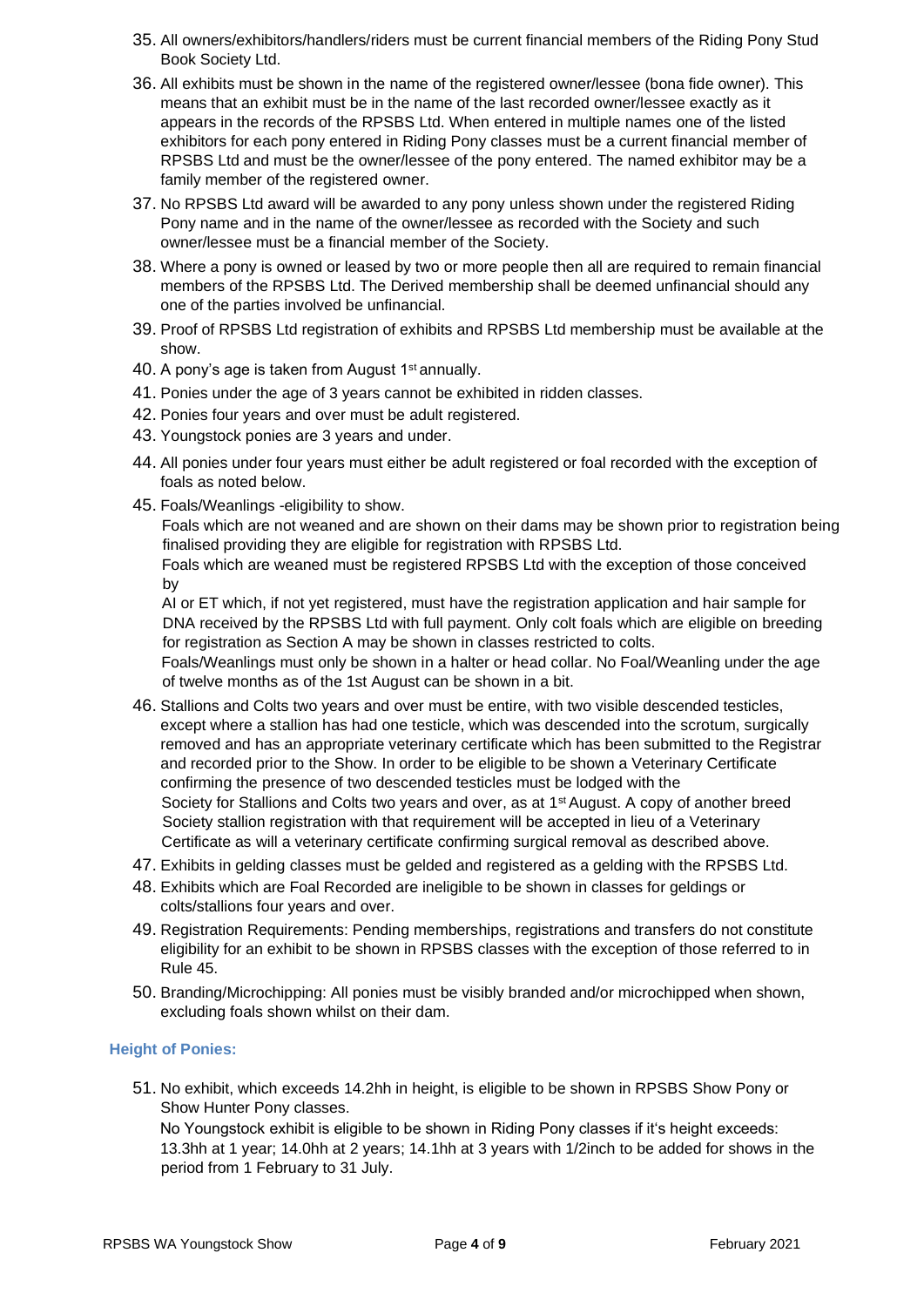- 52. All ponies are required to be measured. All ponies must have a current official height certificate or be subject to a day measurement. Life certificates are not accepted.
- 53. Senior Overheight Riding Pony show classes are for horses that have exceeded 14.2hh at 4 years of age and are either registered Section A Riding Ponies or Riding Ponies who have a Section A parent. Youngstock Overheight show classes are for ponies that exceed the height limitation for their age, as per Rule 51, and are either registered Section A Riding Ponies or Riding Ponies who have a Section A parent.
- 54. Overheight Riding Ponies must NOT be shown in any Show Pony or Show Hunter Pony classes including any Show Pony/Show Hunter Pony Championship or Supreme.

#### **Presentation and Dress:**

- 55. All ponies must have manes plaited and tail either pulled, plaited, clipped or razored.
- 56. All ponies must be shown in good coat and condition.
- 57. All handlers and riders must be present themselves in correct attire relevant to the class being judged.
- 58. Spurs: The wearing of spurs in Lead Rein and First Ridden classes are not permissible. Spurs are permitted in all other ridden classes. (For permissible spurs refer to Equestrian Australia Show Horse Rules)
- 59. Hats: Refer to Rule 34
- 60. Whips: Riders are not permitted to carry a whip in Lead Rein classes. Whips carried in other classes are not to exceed 75cms in length. Hunting Crops are permissible in Show Hunter and Working Hunter classes.
- 61. Tack: A narrow strap may be attached to the front of the saddle for children in Lead Rein and First Ridden classes. Under no circumstances may tack be changed during the judging of a class unless it is for safety purposes. (N.B. Whips and spurs are not considered tack).
- 62. Bridles: Lead Rein, First Ridden exhibits shall be shown in a suitable snaffle bridle with a cavesson noseband. Newcomer exhibits shall be shown in a suitable snaffle bridle with a conventional noseband. Any suitable snaffle or double bridle is optional in all other Show Pony or Show Hunter Pony classes. In Working Hunter classes any suitable bridle may be used and running martingales are permitted.
- 63. Leg Protection: Only protective leg boots of a plain colour may be used in the jumping phase of the Working Hunter pony classes. No other forms of leg or hoof protection are permissible in any other classes.

#### **Lead Rein Show Ponies/Show Hunter Ponies:**

- 64. Ponies are not to exceed 12.0hh.
- 65. Age of rider is to be 3 years and under 8 years old on the day of the show.
- 66. Ponies to be ridden in a suitable simple snaffle bitted bridle with cavesson noseband. Wilkie bits are acceptable. (For permissible snaffle bits refer to Equestrian Australia Show Horse Rules). A lead rein for the handler is to be affixed to the noseband of the bridle.
- 67. No spurs or whips for the rider; the handler may carry a cane.
- 68. A narrow strap may be attached to the front of the saddle.
- 69. This class should not be judged as Smartest on Parade but for the suitability of the pony for the purpose intended.
- 70. Lead Rein Show Ponies and Lead Rein Show Hunter Ponies can be shown together as Lead Rein Pony or, if numbers warrant, can be split into Lead Rein Show Pony and Lead Rein Show Hunter Pony Classes.

#### **First Ridden Show Ponies/Show Hunter Ponies:**

- 71. Ponies not to exceed 12.2hh
- 72. Age of rider to be 5 years and under 12 years old on the day of the show.
- 73. Ponies to be ridden in a suitable simple snaffle bitted bridle. Wilkie bits are acceptable. (For other permissible snaffle bits refer to Equestrian Australia Show Horse Rules)
- 74. Ponies must enter and leave the ring at either a walk or trot.
- 75. No cantering is allowed except in the individual workout.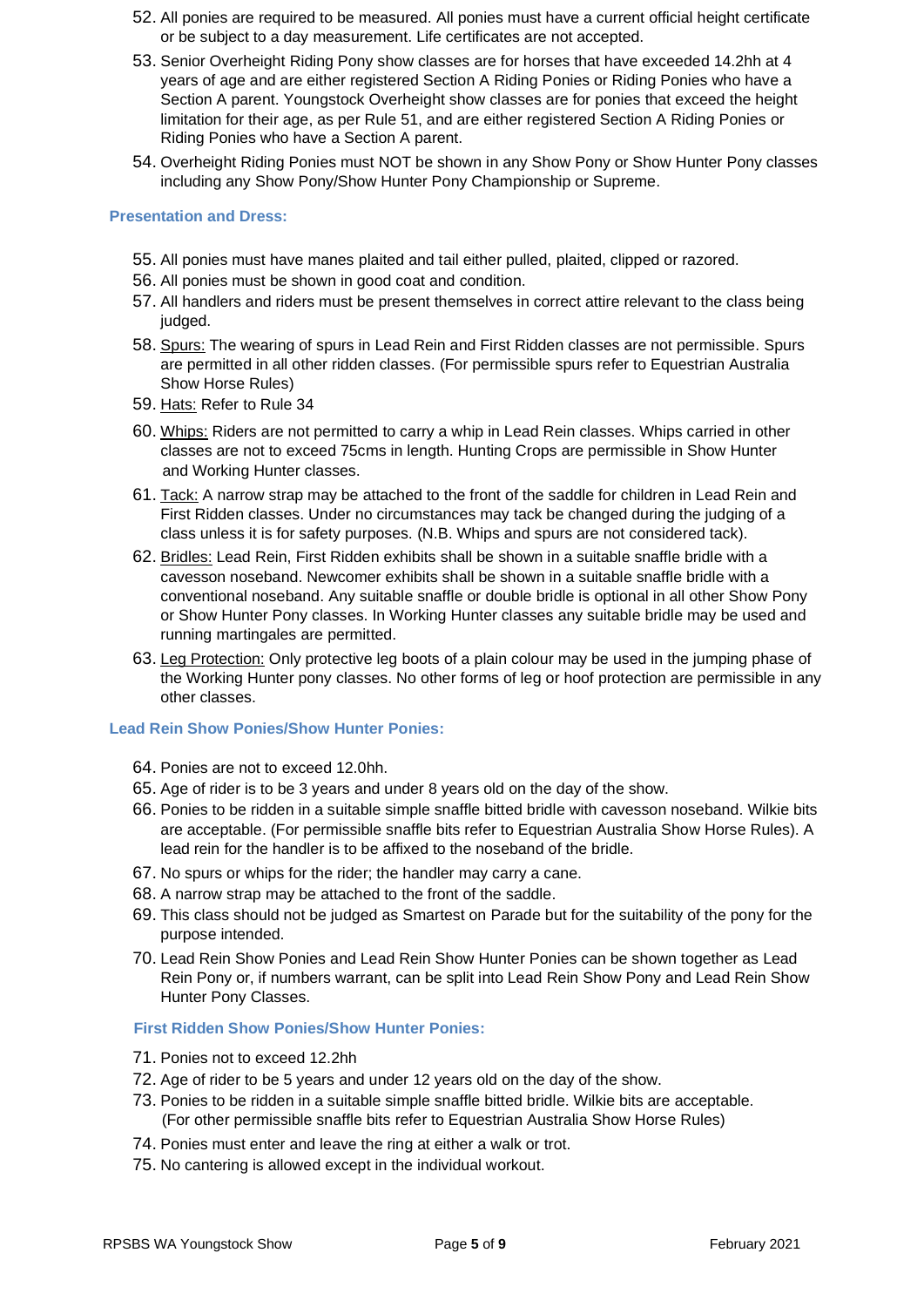- 76. This class is to be judged for the suitability of the pony for the purpose intended. As in all Riding Pony classes type, conformation, evenness of paces and straightness of action are important.
- 77. A narrow strap may be attached to the front of the saddle.
- 78. No spurs allowed.
- 79. The rider may carry a whip or cane, length not exceeding 75cm.
- 80. First Ridden Show Ponies and First Ridden Show Hunter Ponies can be shown together as First Ridden Pony or, if numbers warrant, can be split into First Ridden Show Pony and First Ridden Show Hunter Pony Classes.

#### **Newcomer Rules and Regulations:**

- 81. The Newcomer Riding Pony Championship is an incentive scheme for first season ridden animals registered with the RPSBS Ltd. A Riding Pony shall be eligible to be shown as a Newcomer if it has not been exhibited under saddle at any show or competition of any sort, prior to the said pony's newcomer year. Each State Secretary or State website will have details of each State's newcomer year commencement date, together with closing dates for all nominations, qualifications and fees. The one off nomination fee will be determined by each State Committee. Late nominations will be accepted; a late fee may apply.
- 82. This competition will be managed separately by each State Committee. Competitors must abide by the Rules & Regulations applicable to the State in which they are competing.
- 83. The Newcomer nomination form can be found on the RPSBS Ltd States' websites.
- 84. Competitors MUST have their Newcomer performance card with them when competing in this class. Failure to do so will mean that the pony will be ineligible for judging.
- 85. The card must be signed by the judge at the time of the competition.
- 86. Animals entered in Riding Pony Newcomer classes are to be ridden in a suitable, simple snaffle bridle. Wilkie bits are acceptable. For other permissible snaffle bits refer Equestrian Australian Show Horse Rules.
- 87. Stallions may compete in RPSBS Ltd Newcomer competition.
- 88. Classes will be as follows;

Note: States can elect to run separate Newcomer classes for Newcomer Show Ponies and Newcomer Show Hunter Ponies or may run combined classes if numbers do not warrant separate classes.

Newcomer Riding Pony ne 12.2hh

Newcomer Riding Pony over 12.2hh & ne 13.2hh

- Newcomer Riding Pony over 13.2hh & ne 14.2hh
- Champion and Reserve Champion Newcomer Pony.

Newcomer RPSBS Show Hack or RPSBS Show Hunter Hack over 14.2hh & ne 15hh Newcomer RPSBS Show Hack or RPSBS Show Hunter Hack over 15hh Champion and Reserve Champion Newcomer RPSBS Show Hack/Show Hunter Hack Note: States may elect to amalgamate classes if numbers do not warrant the height class separations as listed.

- 89. Ponies must qualify to enter a RPSBS Newcomer State final. A Riding Pony Newcomer will be able to compete and qualify all season in the ridden Newcomer section at Riding Pony or other accredited Shows. If the winner has previously qualified then the qualification goes to second or if first and second are qualified the qualification is awarded to the third placegetter. A Reserve Champion Newcomer is a qualifier for a State Riding Pony Newcomer Final Championship.
- 90. Riding Pony newcomer contenders may travel interstate to compete subject to Rule 82; for example a Riding Pony Newcomer from Queensland may travel to New South Wales to compete in an Riding Pony newcomer class, however if the newcomer intends to compete at a New South Wales Riding Pony Newcomer Championship final, the competitor must pay the appropriate nomination fee to the New South Wales Secretary for inclusion into that State's sweepstakes pool.
- 91. A pony that has only competed in Lead Rein and has not competed off the lead is eligible to be considered a Newcomer.
- 92. A Riding Pony Newcomer is eligible to compete in open Riding Pony ridden classes in their Newcomer Year.
- 93. Where a Newcomer Final falls into the next Showing Season this Final is considered to be part of the previous year's showing season and the exhibit must compete in the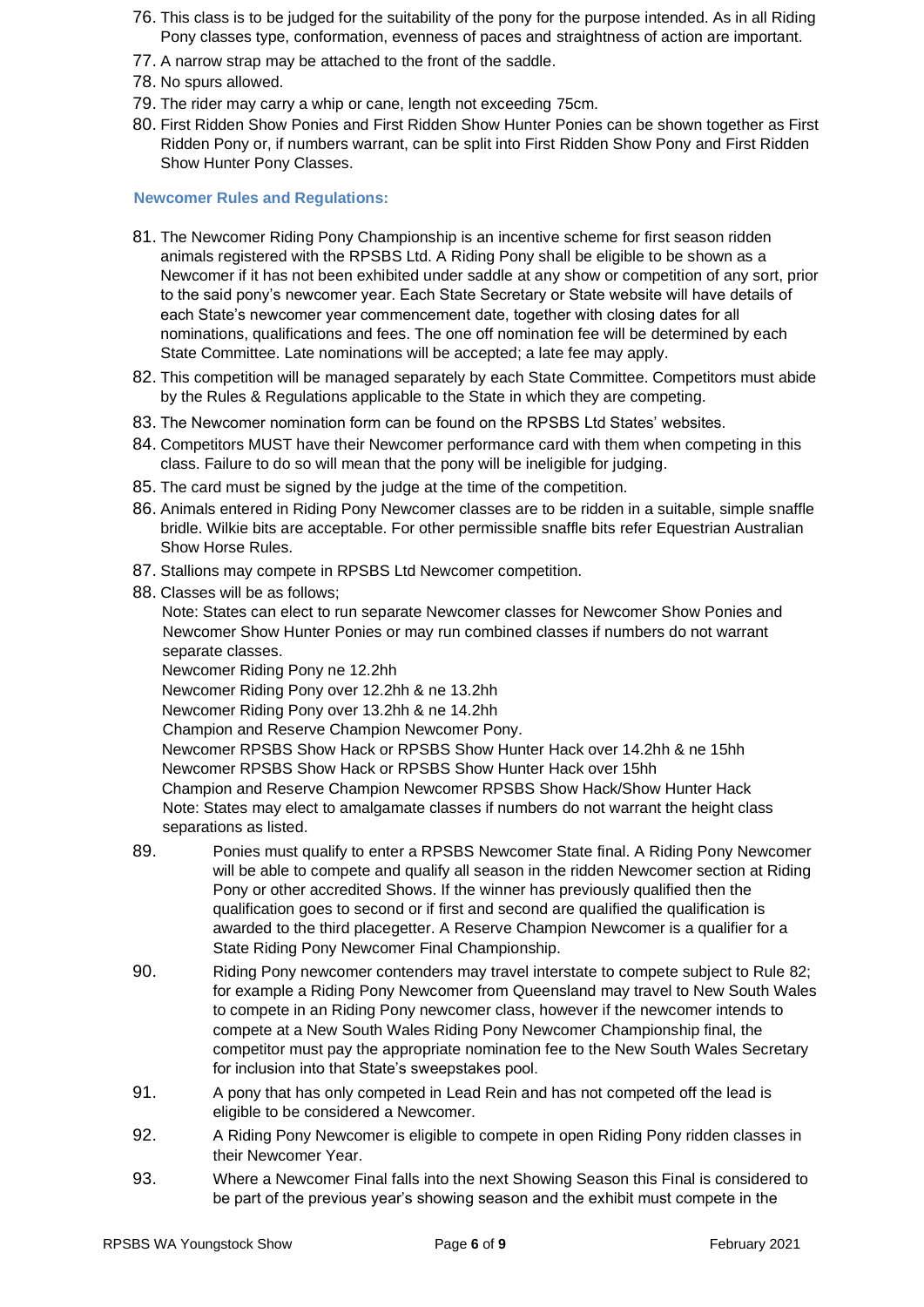section in which it qualified. This will not affect the ability of the exhibit to change section for the new showing season.

94. The Newcomer Season is State specific and shall be deemed to be: NSW, Victoria, Tasmania, SA – 1<sup>st</sup> January until 31<sup>st</sup> December  $Q$ ld & WA  $-$  1<sup>st</sup> July until 30<sup>th</sup> June

#### **Children's Ridden Show Ponies/Show Hunter Ponies:**

- 95. When judging these classes, the suitability of the pony for the purpose intended is to be taken into account.
- 96. For ponies not exceeding 12.2hh, rider is to be 12 years old and under on the day of the show.
- 97. For ponies over 12.2hh and not exceeding 13.2hh, rider is to be 14 years old and under on the day of the show.
- 98. For ponies over 13.2hh and not exceeding 14.2hh, rider to be 17 years old and under on the day of the show.
- 99. Children's Ridden Show Ponies and Children's Ridden Show Hunter Ponies can be shown together as Children's Ridden Pony or, if numbers warrant, can be split into Children's Ridden Show Pony and Children's Ridden Show Hunter Pony Classes.
- 100. The minimum age for a child to ride independently shall be 5 years.
- 101. A Junior Child Rider shall be defined to be a child under 12 years of age. A Senior Child Rider shall be defined to be a child 12 and under 18 years of age. **Working Hunter Ponies/RPSBS Hunter Hacks:**
- 102. Animals are to be 4 years and over.
- 103. Height of jumps:

Novice - fences to have a maximum height of 45cm

Under 12hh - fences to have a maximum height of 45cm

12hh & under 13hh - fences to have a maximum height of 55cm

13hh & under 14hh - fences to have a maximum height of 65cm

- 14hh & under 15hh fences to have a maximum height of 75cm Over
- 15hh fences to have a maximum height of 85cm
- 104. Protective leg boots only may be used for Phase 1 (the Jumping phase) of the W.H. class.
- 105. No changes to saddlery permitted between Phases 1 and 2 (Phase 2 being the workout on the flat). (N.B. Whips and spurs are not considered as saddlery). Marking:

|                                           | .                                 |    |
|-------------------------------------------|-----------------------------------|----|
| <u>Phase 1:</u>                           |                                   |    |
| Jumping                                   | 50 Style and Manner while jumping | 10 |
| Phase 2:                                  |                                   |    |
| Conformation, Freedom of Action, and Type |                                   | 30 |
| Manners                                   | 10                                |    |

TOTAL 100

Penalties:

|               | .                                       |             |
|---------------|-----------------------------------------|-------------|
|               | Jumping knockdown                       | 10 faults   |
| First refusal |                                         | 15 faults   |
|               | Second refusal                          | 20 faults   |
|               | Third refusal                           | Elimination |
|               | Fall of horse or rider in either phase  | Elimination |
| 106.          | The jumping phase will be judged first. |             |

- 107. The course must consist of a minimum of 6 fences, one of which must be a spread fence. A change of direction must be included.
- 108. At the discretion of the Judge, ponies, if possible, should be galloped, but not more than one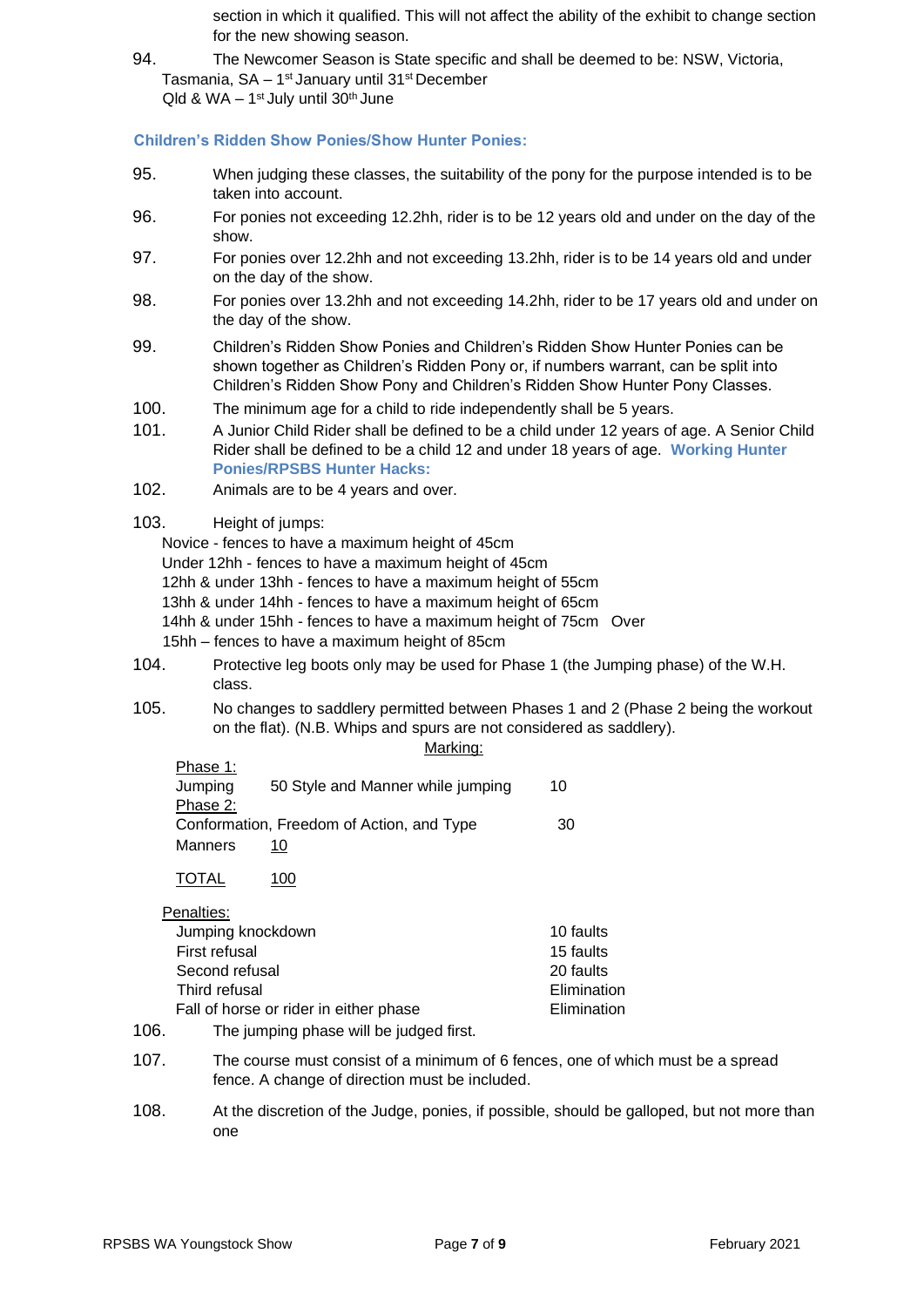## **RING 3: RIDING PONY STUD BOOK SOCIETY YOUNGSTOCK CLASSES**

IN HAND YOUNGSTOCK 3 YEARS AND UNDER - RPSBS youngstock must ne 13.3hh at 1 year old, ne 14hh at 2 years old and ne 14.1hh at 3 years old. All Youngstock over these heights must be shown in the RPSBS Show Hack/Hunter Hack Youngstock classes.

#### **SHOW PONIES**

155. Yearling Filly ne 11.3hh 156. Yearling Filly over 11.3hh, ne 12.3hh 157. Yearling Filly over 12.3hh, ne 13.3hh 158. Yearling Colt or Gelding ne 11.3hh 159. Yearling Colt or Gelding over 11.3hh, ne 12.3hh 160. Yearling Colt or Gelding over 12.3hh, ne 13.3hh Champion & Reserve Show Pony Yearling

162. Two Year Old Filly ne 12hh 163. Two Year Old Filly over 12hh, ne 13hh 164. Two Year Old Filly over 13hh, ne 14hh 165. Two Year Old Colt or Gelding ne 12hh 166. Two Year Old Colt or Gelding over 12hh, ne 13hh 167. Two Year Old Colt or Gelding over 13hh, ne 14hh Champion & Reserve Show Pony Two Year Old

169. Three Year Old Filly ne 12.1hh 170. Three Year Old Filly over 12.1hh, ne 13.1hh 171. Three Year Old Filly over 13.1hh, ne 14.1hh 172. Three Year Old Colt or Gelding ne 12.1hh 173. Three Year Old Colt or Gelding over 12.1hh, ne 13.1hh 174. Three Year Old Colt or Gelding over 13.1hh, ne 14.1hh Champion & Reserve Show Pony Three Year Old

#### **SHOW HUNTER PONIES**

176. Yearling Filly ne 13.3hh 177. Yearling Colt ne 13.3hh 178. Yearling Gelding ne 13.3hh Champion & Reserve Show Hunter Pony Yearling

180. Two Year & Three Year Old Filly ne 14hh 181. Two Year & Three Year Old Colt ne 14hh 182. Two Year & Three Year Old Gelding ne 14hh Champion & Reserve Show Hunter Pony Two & Three Year Old

SUPREME CHAMPION RIDING PONY YOUNGSTOCK EXHIBIT – *garland sponsored Priory Stud*

#### **RPSBS SHOW HACKS & SHOW HUNTERS**

185. Yearling over 13.3hh 186. Two Year Old over 14hh 187. Three Year Old over 14.1hh Champion & Reserve RPSBS Show Hack or Show Hunter